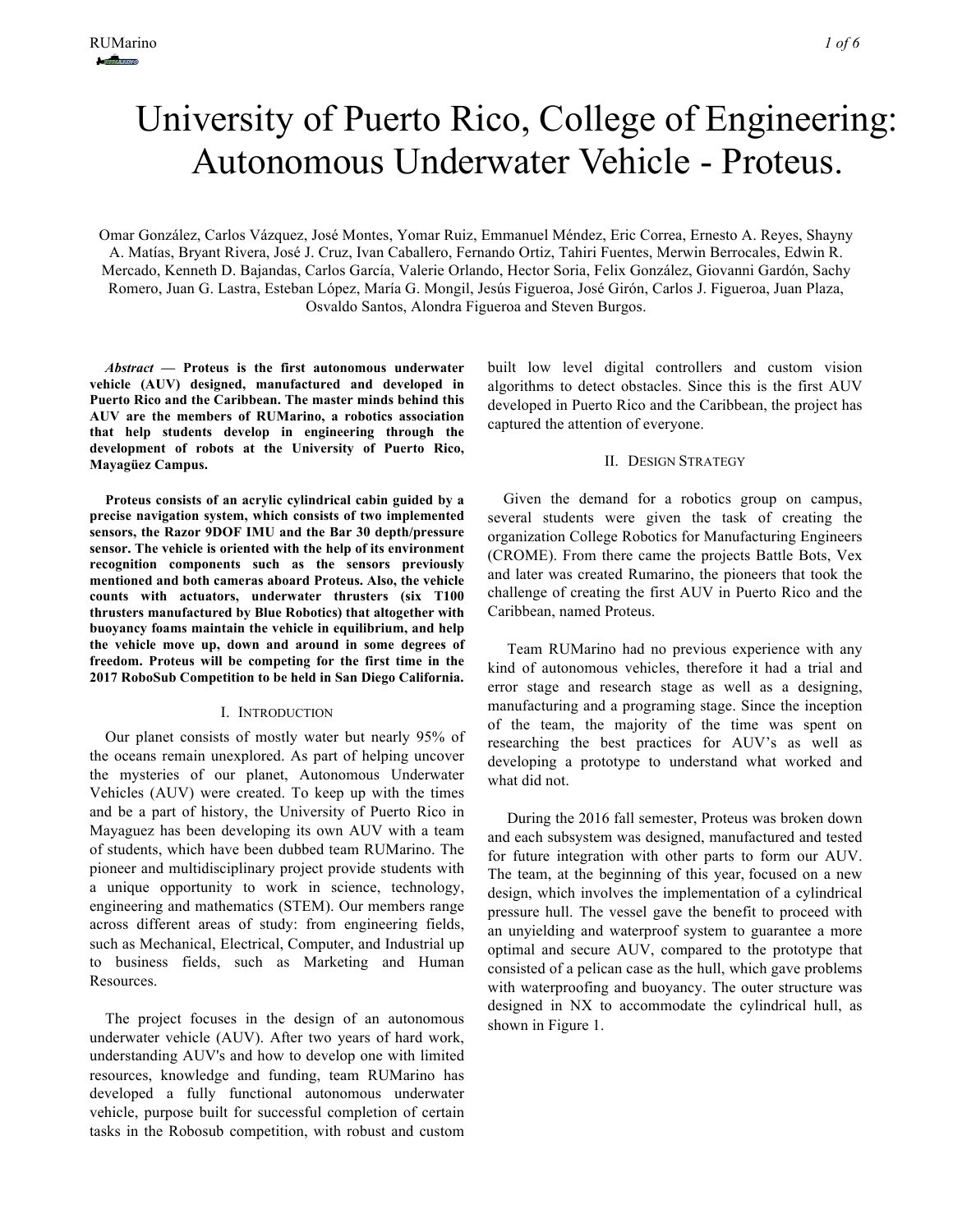

*Figure 1. Nx CAD Rendering of Proteus*

Keeping in mind accessible materials such as the aluminum extrusions and acrylic panels from the previous prototype. Both cameras are inside acrylic hulls on 3D printed mounts (Figure 2) that were integrated on the outer structure.



*Figure 2. 3D Printed Mounts for Cameras*

The design also takes into consideration the alignment of each thruster, which is important for a stable vehicle. As expected, the complexity of the team's first involvement with an AUV set a mindset to create an adjustable vehicle that is small, compact, and easy to assemble and refine.

Being this first time working with autonomous underwater vehicles for robosub, we had limited funding and we had to compromise advanced functionality to be able to have a vehicle that works and meets the requirements for the competition. Understanding our limitations in actuators and sensors for controllability, team RUMarino made a mechanically stable system where the center of buoyancy is above the center of mass so Proteus can correct any disturbances in pitch and roll movements in a passive manner. The important aspects for a stable underwater vehicle is its buoyancy. In order to obtain a 0.5% (or greater) buoyant sub, the team acquired buoyancy foams from Blue Robotics. The foams were mounted on the right and left side extrusions of the structure; this symmetry makes the vehicle balanced underwater, and counteracts unwanted rotations. For a more static look, black handmade cases made of a strong, but flexible plastic, were created to support the foams in place as showed in Figure 3.



*Figure 3. Custom Foam Encasings*

The inside of the pressure hull was designed in NX to optimize the available space as much as possible, and for a more organized interior. The structure needs more refinements to accommodate even more electrical components, while improving comfort when assembling. A prototype, shown in Figure 4, was 3D printed with ABS material for the team's first competition.



*Figure 4. NX CAD Rendering*

## I.MECHANICAL SYSTEM DESIGN

Originally the project started as a PVC prototype that was later change to a pelican storm case. At first this was a waterproof case and with the different adjustments made to install cameras, sensors, actuators and other components it worked just fine. Proteus was an effective AUV that could move and perform all his actions in his degrees of freedom, but later the problems began. To be able to submerge efficiently it needed to have extra weight given by metal plates, this caused problems with the buoyancy, also there was a leaking problem that put in danger the whole project and made it difficult for the team to meet some competition requirements.

## A. STRUCTURE

After some research, the team upgraded to the new and final design which is an acrylic cylindrical cabin, the next step was to find a way to organize the components, inside the cabin, for the weight to be balanced and not a requirement to use the metal plates. The design consists of a sliding slat that divides the space in two compartments.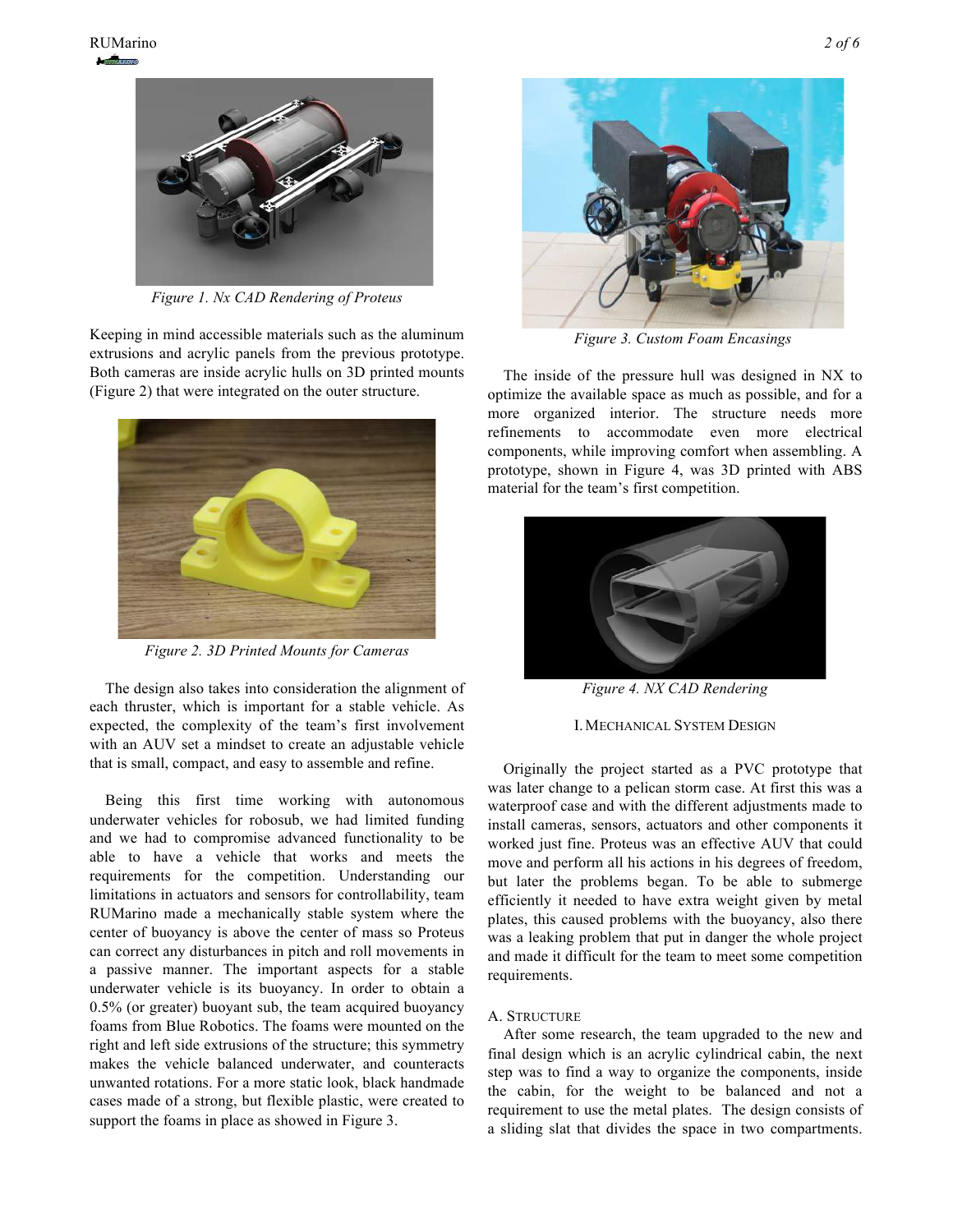This makes it easier to replace or work with the components without having to disassemble the rest of the components. All this is ensured by the outer cover which is a cylindrical cabin made in transparent acrylic sealed at its ends by two Aluminum lids. This aluminum plates have detailed perforations to include Blue Robotics penetrators, kill switch and Ethernet. This allows external components to be connected to the interior of the vehicle.

## B. ACTUATORS

The thrusters used are 6 Blue Robotic T100 thrusters. These thrusters are UV resistant, have high strength and the core of the motor is sealed and protected with an epoxy coating. They use high-performance plastic bearings in place of steel bearings that rust in saltwater, everything that is not plastic is either aluminum or high quality stainless steel that does not corrode, also the thrusters can handle extreme pressures.

Fig thruster T100 with BlueESC



*Figure 5*. Thruster T100 without BlueESC

## C. CHASSIS

The cabin is attached to an aluminum base. The actuators (6 Blue Robotics T100 thrusters) are in the aluminum base specifically so that Proteus can have horizontal, vertical or round movement. The two cameras are also on the frontal part of the aluminum base, one looking forward and one looking downward. With the help buoyancy foams located on both sides of the base, Proteus is steady and ready to go.





*Figure 7*. Connections of electrical system components

### A. BATTERIES

To generate the necessary power around the AUV the selected batteries were Venom LiPo 35C 5000mah with 3 cells in series producing a voltage of 11.1V to power the electronics and a 6400mAh 11.1V LiPo to power the motors. For a higher safety measure, the LiPo will be stored in a fireproof bag made for the batteries. This is taking into consideration battery safety. By doing this, we avoid the situation where the electrical components get damaged.



*Figure 7*. Venom LiPo 3s 5000mah 35C

#### B. ONBOARD COMPUTER

The computer onboard Proteus for running all software packages and sensors consists of a NVidia Jetson TX1 with a quad-core ARM A57 CPU.



#### C. MODULAR COMMON NODE BOARD

To connect the six thrusters, we made a custom board with six XT60 connectors in parallel. This modular board contains fuses integrated in the board for safety with the connectors in parallel.

#### D. SENSORS

1. The Razor IMU 9 MOF 10736 this incorporates three sensors an ITG-3200 (three-axis gyroscope), ADXL345 (three-axis accelerometer) and HMC5883L (three-axis magnetometer), providing acceleration and orientation information



*Figure 8*. Razor 9DOF IMU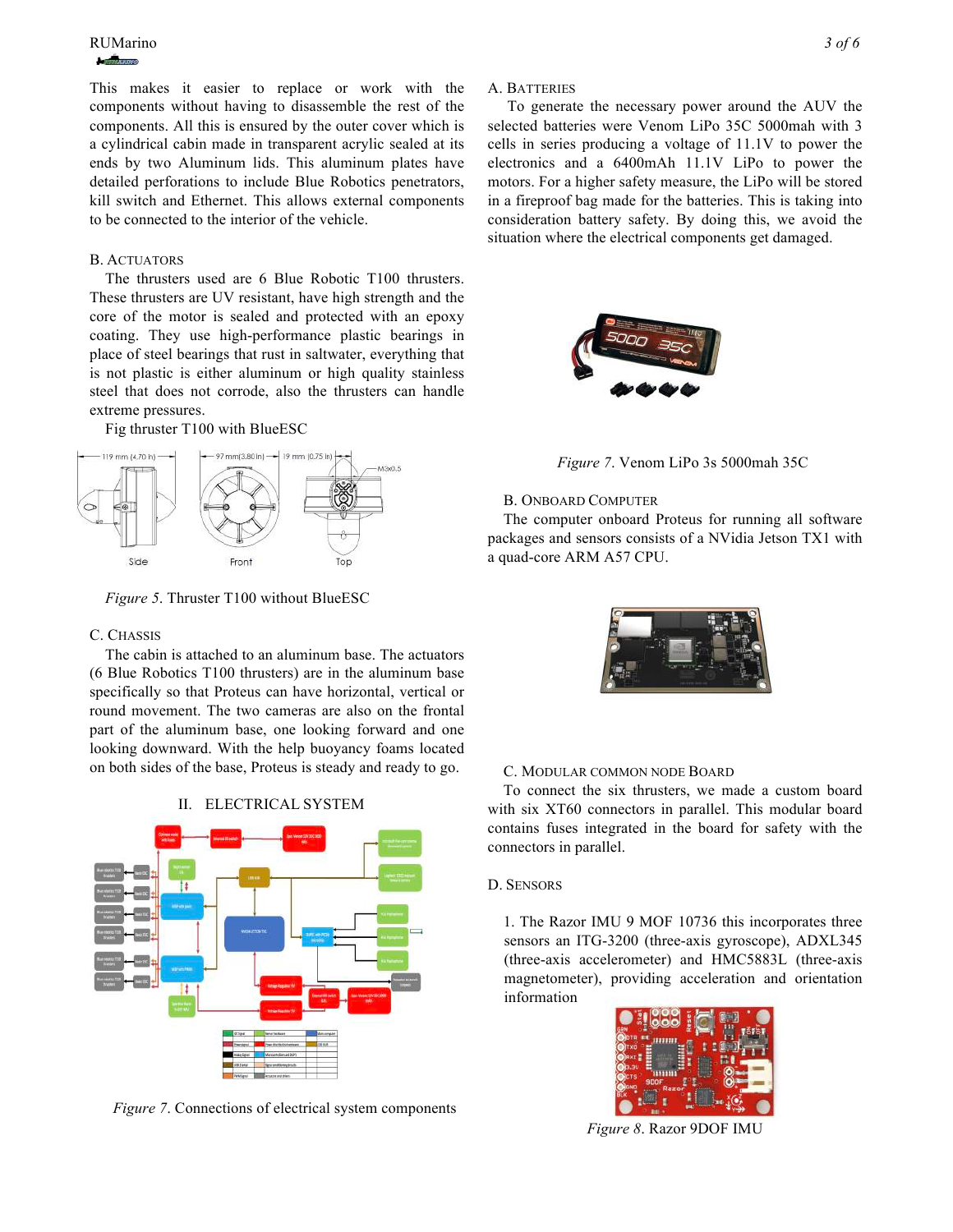2. Two cameras, a Logitech c922 facing forward and a Microsoft LifeCam facing downward for vision processing and visual odometry.

3. Blue Robotics Bar30 sensor for measuring the depth of the vehicle as feedback to the depth controller.



*Figure 9*. Blue Robotics Bar 30 Sensor

4. The AUV needs to know where an underwater pingers are located to complete one of the task on the RoboSub competition. Precise location information is needed to make the AUV move to the pingers and submerge to the surface so the selected hydrophones to be mounted in the AUV are the H1a from Aquarian Audio Products. Two Aquarian Audio H1C hydrophones for acoustic signal processing.



*Figure 10*. The H1C Hydrophones.

### V. SOFTWARE SYSTEM

A. Computing systems are at the core of all the moving parts of our submarine. The computing system constitutes the brain of the system, it's what we use to be able to determine what actions we are to take and when. For this we have developed our own software, this enriches the knowledge of our members and creates a strong foundation. However such a complex system shouldn't be put together all in one computer, since this would be a poor design for reasons we will explain. From a top down view of our system we could see that there are multiple layers of abstraction between the logical segment of the code, the mission logic, and the actuators. This provides us a way to work at different sections of the code, and the entire system, while still maintaining functionality of the system.

B. The system can be divided between our mission logic and mission execution. This is key in giving us an encapsulation so if one thing goes wrong the whole system has a way of recovering (this is still a work in progress). The mission logic is contained within the Jetson TX1 computer, this is our main computer, and through here all the decisions necessary for mission success take place. This computer also handles the cameras to process the computer vision aspects of the sub. All of the code that handles mission logic and cameras are based in Python for rapid development purposes.

C. We delegate the rest of the interactions to the surrounding world to two MSP430F5529 micro-controllers, this is what responds to the mission logic and is in charge of mission execution. Their low power requirements and ease of development make them perfect for interfacing with peripherals and act as the submarines extremities. They are directly responsible for the two controllers that manipulate the movement of the submarine through actuators.

#### VI. Vision

A. Proteus has 2 cameras, one facing forward, and one facing downward. The front camera is used in the majority of the mission tasks such as the buoy finding task and the gates localization. The downward camera is used solely to detect and to align with the path marker. The OpenCV open source library was used for the development of all the vision algorithms in Proteus. The vision processing code is written in Python. The team decided to use OpenCV with python because of the simplicity of the learning curve for the current and future members of the team.



*Figure 11*. Original path picture

|                       |  | ۰. |
|-----------------------|--|----|
| Blue Lower (000/255)  |  |    |
| Blue Upper (127/255)  |  |    |
| Green Lowe (000/255)  |  |    |
| Green Uppe (186/255)  |  |    |
| Red Lower (185/255) C |  |    |
| Red Upper (255/255)   |  |    |

*Figure 12*. Color segmentation GUI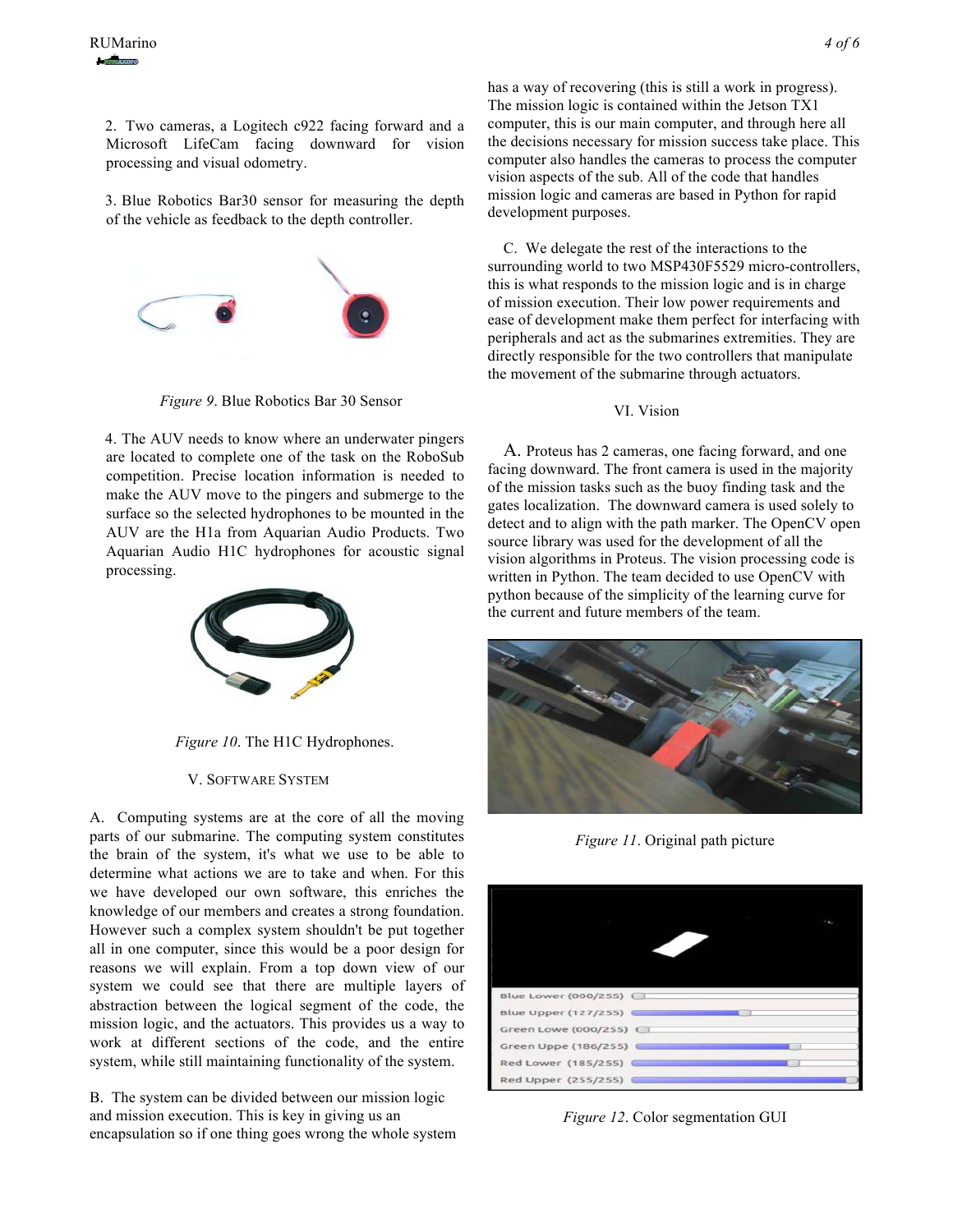#### RUMarino *5 of 6 <u>Angeles verste</u>*

B. Combinations of image processing techniques were used to detect, track, and obtain meaningful information from the cameras data stream. A combination of filters and multi-stages algorithms were implemented to detect objects. To increase the accuracy of detection a parametric classification method was embedded in the detection algorithms. Early stages of our algorithms rely on color segmentation and structural analysis to validate that the expected object is detected. Once the object is detected the algorithm validates the detection using features extraction techniques. The machine vision algorithms possess the capability of calculating the distance of the target object from the vehicle. This is done using only one camera with an accuracy of 95% if the object is properly detected. This minimizes the cost and use of resources in the machine vision system of the vehicle. The uses of all the OpenCV functionalities were optimized in their use. This was achieved resizing the images coming from the cameras, changing the color spaces of the images to accelerate the processing of the images and using feature extraction only in a preselected area of the image and not in whole scene. This reduces the processing load in the computer and reduces the running time of the algorithms.

## VII. Embedded Software

A. The embedded system abstracts the layer from the main system that talks to most of the hardware peripherals. This means that the main computer only sees an interface, it only communicates to it and are thus independent of each other. This makes it so if the mission logic goes wrong we can fail in a safer manner. Each micro-controller oversees its own control loop that sends signals to the motors. One oversees vertical depth using four motors and a depth sensor as a feedback sensor. The other one oversees the yaw of the system and it uses a 9 DOF IMU to take measurements about its surroundings.

B. The MSP430F5529 is a great platform to develop in, due to its great hardware features and documentation, at a low cost. To further the educational development, all the code for the hardware abstraction layer (Hal) were made by us for the controllers. This includes serial drivers, pwm drivers and sensor drivers. From this we could implement the controllers that were designed by the control team.

## VIII. EXPERIMENTAL RESULTS

After several months of unrelenting work and testing, all components are finally functioning perfectly. During the process the, IMU, suffered damages but thankfully all problems could be solved. Also, there were buoyancy problems at the beginning of the design that were solved by changing the cabin and using buoyancy foams. With all the components working perfectly, replicas of the objectives find in the official competition were created and one step at a time the work done by Proteus was improved.

## IX. ACKNOWLEDGEMENTS

This achievement would not have been possible without the participation of the dedicated members of Rumarino, the help of teachers and instructors who gave us a hand during this adventure. Thanks also to the University of Puerto Rico, Mayagüez campus for providing the group a laboratory to work and for letting us use the pool to run the tests and simulations needed to achieve our goal. And finally, thanks to the sponsors who did not hesitate to give us their support.

Breakdown of sponsors

Boeing Honeywell General Motors Universal Insurance Educational Services University of Puerto Rico Mayagüez Campus



## X. *REFERENCES*

[1]"Digital Image Processing." *Wikipedia*. Wikimedia Foundation, 10 Mar. 2017. Web. 13 Mar. 2017. <https://en.wikipedia.org/wiki/Digital\_image\_processing>.

[2]"RGB Color Space." *Wikipedia*. Wikimedia Foundation, 06 Mar. 2017. Web. 13 Mar. 2017. <https://en.wikipedia.org/wiki/RGB\_color\_space>.

[3]"Introduction to Color Theory." *4.3. The Hue-saturation-value (HSV) Color Model*. N.p., n.d. Web. 13 Mar. 2017. <http://infohost.nmt.edu/tcc/help/pubs/colortheory/web/hsv.html>.

[4]"PID Theory Explained." *PID Theory Explained - National Instruments*. N.p., n.d. Web. 13 Mar. 2017. <http://www.ni.com/white-paper/3782/en/>.